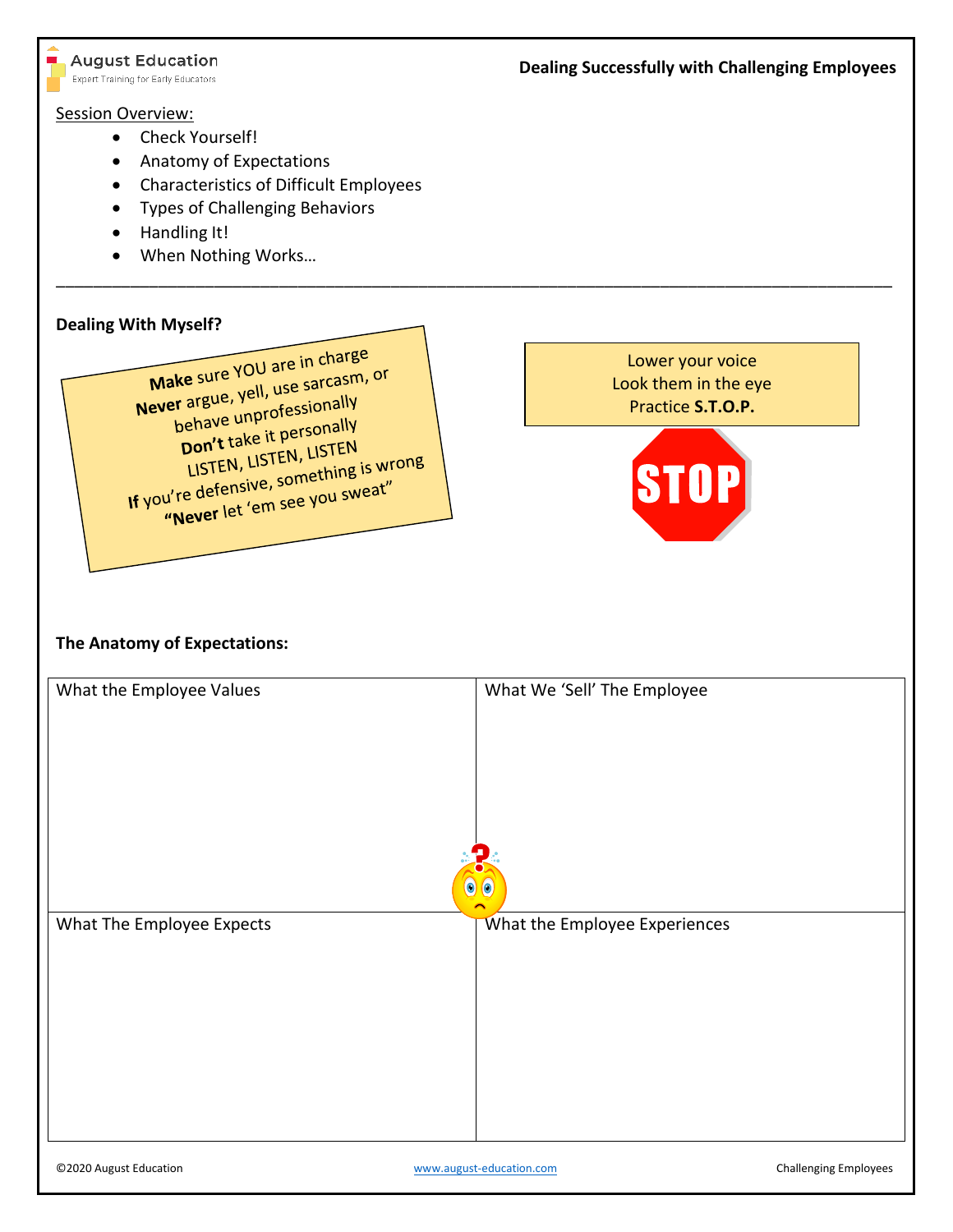#### **Types of Difficult Behaviors:**

*Hostile-aggressives* bully and overwhelm by bombarding others, making cutting remarks, or throwing tantrums when situations don't go the way they think they should.

*Know anyone like that?*

Complainers gripe incessantly but never<br>do anything to reach do anything to resolve what they complain about.

Know anyone like that?

Silent and unresponsives respond to every Silent and unresponsives respond to every,<br>question and every plea for help with a yes, a no, or a grunt.

Know anyone like that?

*Super-agreeables* are very reasonable, sincere, and supportive in the presence of others. But they don't produce what they say they will, or they act contrary to the way they've led others to expect.

*Know anyone like that?*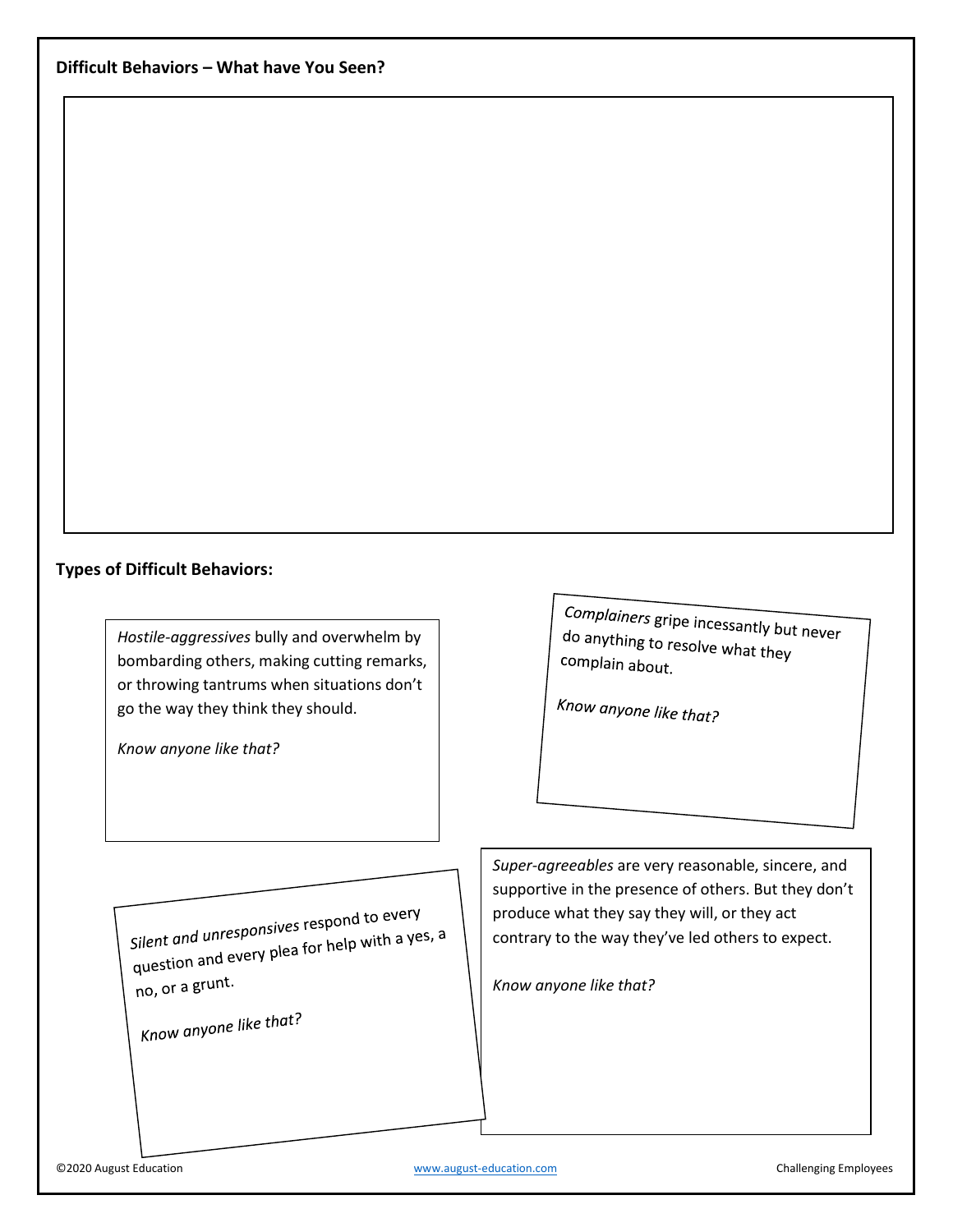Negativists object "It won't work" or "It's impossible" when a project is proposed. All too often they deflate any optimism others might have.

Know anyone like that?

Indecisives stall major decisions until the decisions are made for them. They can't let go of anything until it's perfect - which means never.

Know anyone like that?



#### **Handling It!**

1. Declare Yourself - What Are Your Rules of Engagement?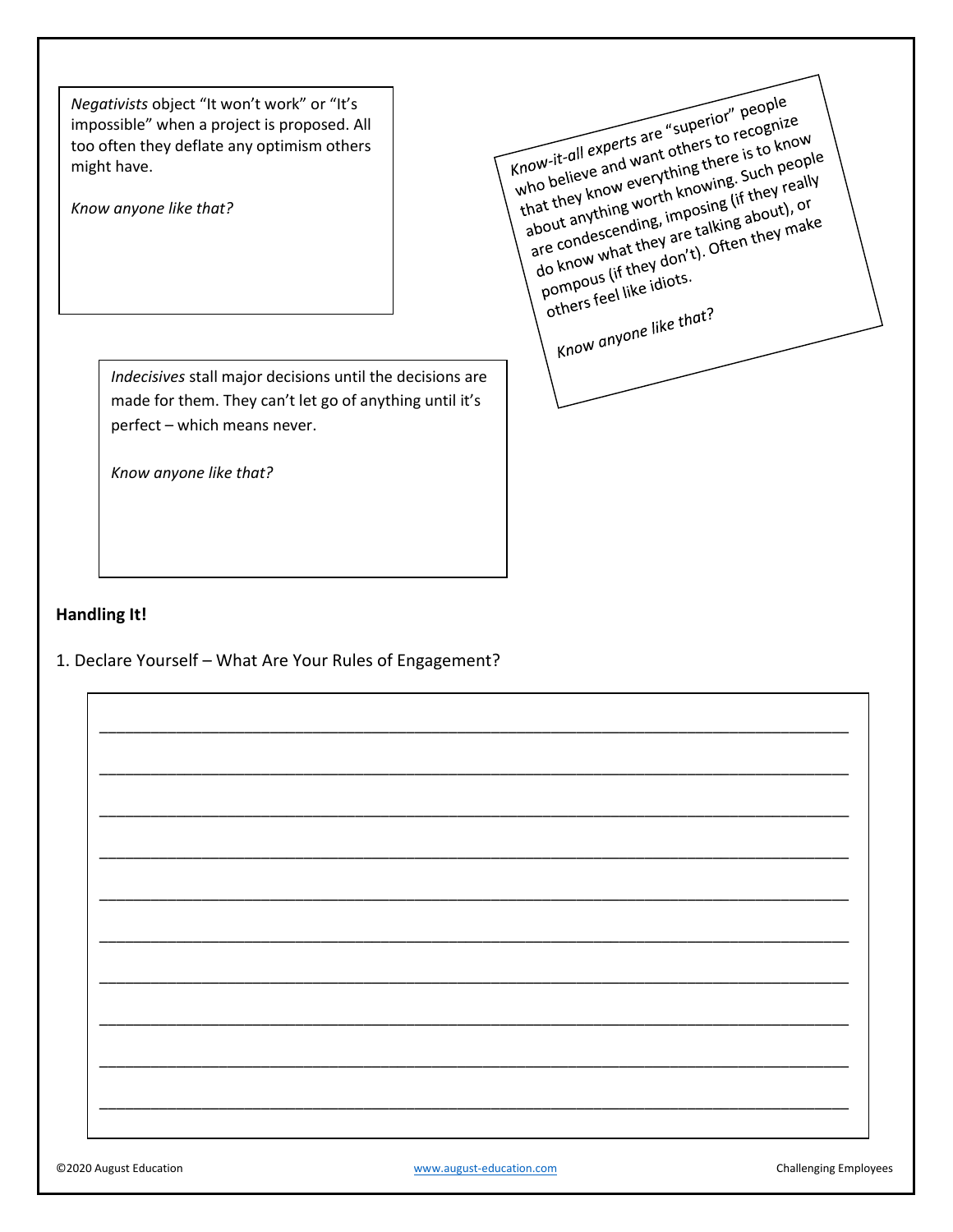# **1. Techniques:**

Motivation

Discomfort

Communication

Weakening the influence

Elimination

When Nothing Works!